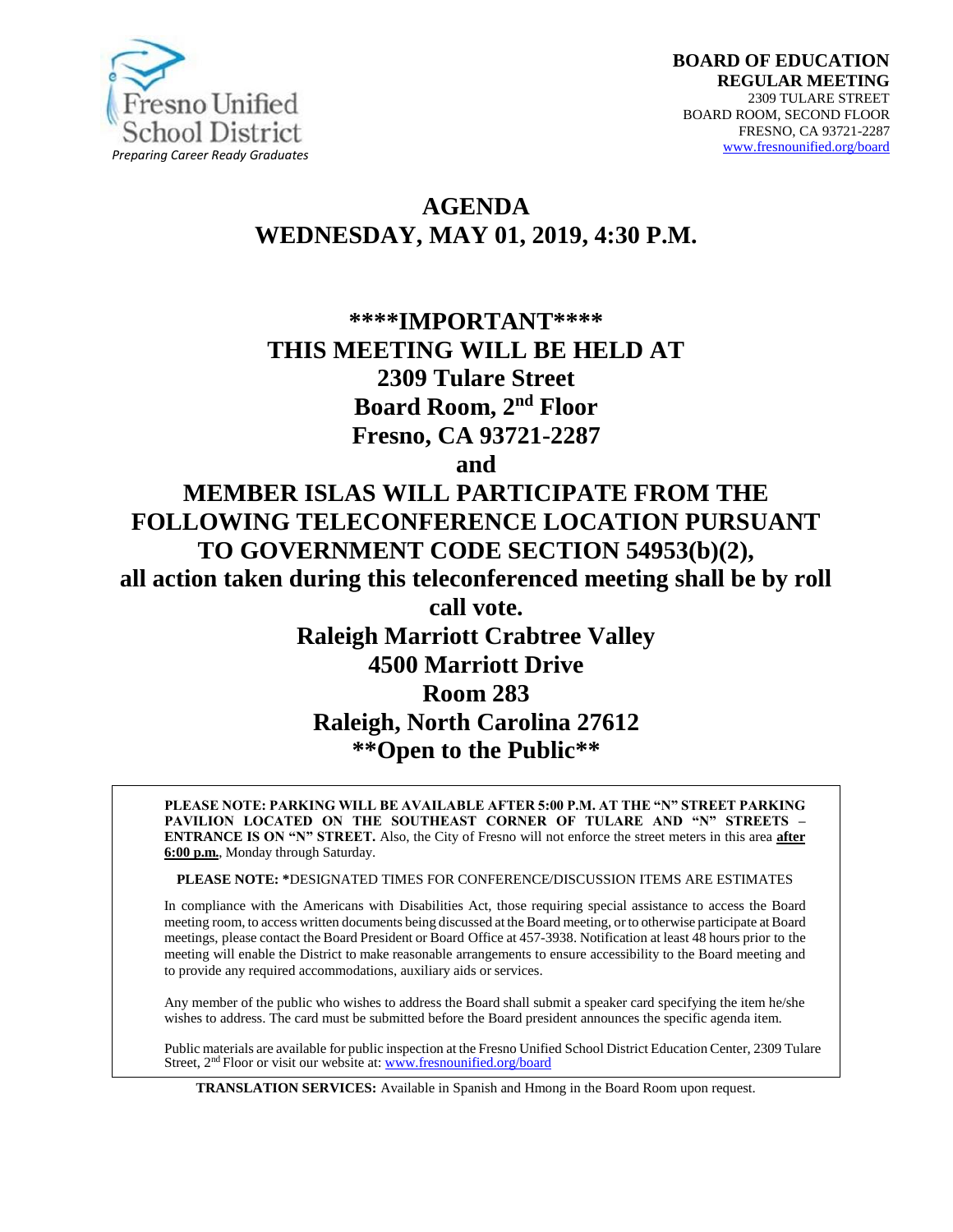**\*4:30 P.M.**

**CALL** Meeting to Order

**OPPORTUNITY** for Public Comment on Closed Session Agenda Items **RECESS** to Cabinet Room for Closed Session to discuss the following**:**

- 1. Student Expulsions pursuant to Education Code Section 35146.
- 2. Conference with Labor Negotiator (Government Code Section 54957.6); FUSD Negotiator(s): Paul Idsvoog; Employee Organizations(s): FTA, CSEA, Chapter 125, CSEA, Chapter 143, SEIU, Local 521, FASTA/SEIU, Local 521/CTW, CLC, Fresno Unified Building & Construction Trades/FTA; International Association of Machinists and Aerospace Workers (IAMAW), Unrepresented Employees: All Management, Confidential, and Supervisory Employees.
- 3. Public Employee Discipline/Dismissal/Release/Reassignment/Resignation.
- 4. Public Employment/Appointment (Government Code Section 54957). *a. Assistant Superintendent*
- 5. Conference with Legal Counsel Anticipated/Pending/Threatened Litigation (Government Code Section 54956.9(d)(2)).
	- *a. Potential Case: One (1)*
	- *b. Laura Voelkel-Wolfe v. Fresno Unified Workers' Compensation Fresno Unified Case No. 2004-0599*
- 6. Conference with Legal Counsel Existing Litigation (Government Code Section 54956.9  $(d)(1)$ ).
	- *a. Risk Management Litigation Report*
- 7. Conference with Legal Counsel Anticipated Litigation/Deciding whether to initiate litigation (Government Code Section 54956.9(d)(4)).
	- *a. Potential Case: One (1)*

**7:15 P.M., RECONVENE** and report action taken during Closed Session, if any.

# **PLEDGE OF ALLEGIANCE**

Rata School Nurse, Patricia Atitya will lead the flag salute.

### **HEAR Reports from Student Board Representatives**

An opportunity is provided to hear comments/reports from Student Board Representatives from Sunnyside High School.

### **HEAR Report from Superintendent**

### **OPPORTUNITY for Public Comment on Consent Agenda Items**

**ALL CONSENT AGENDA** items are considered to be routine bythe Board of Education and will be enacted by one motion. There will be no separate discussion of items unless a Board member so requests, in which event, the item(s) will be considered following approval of the Consent Agenda.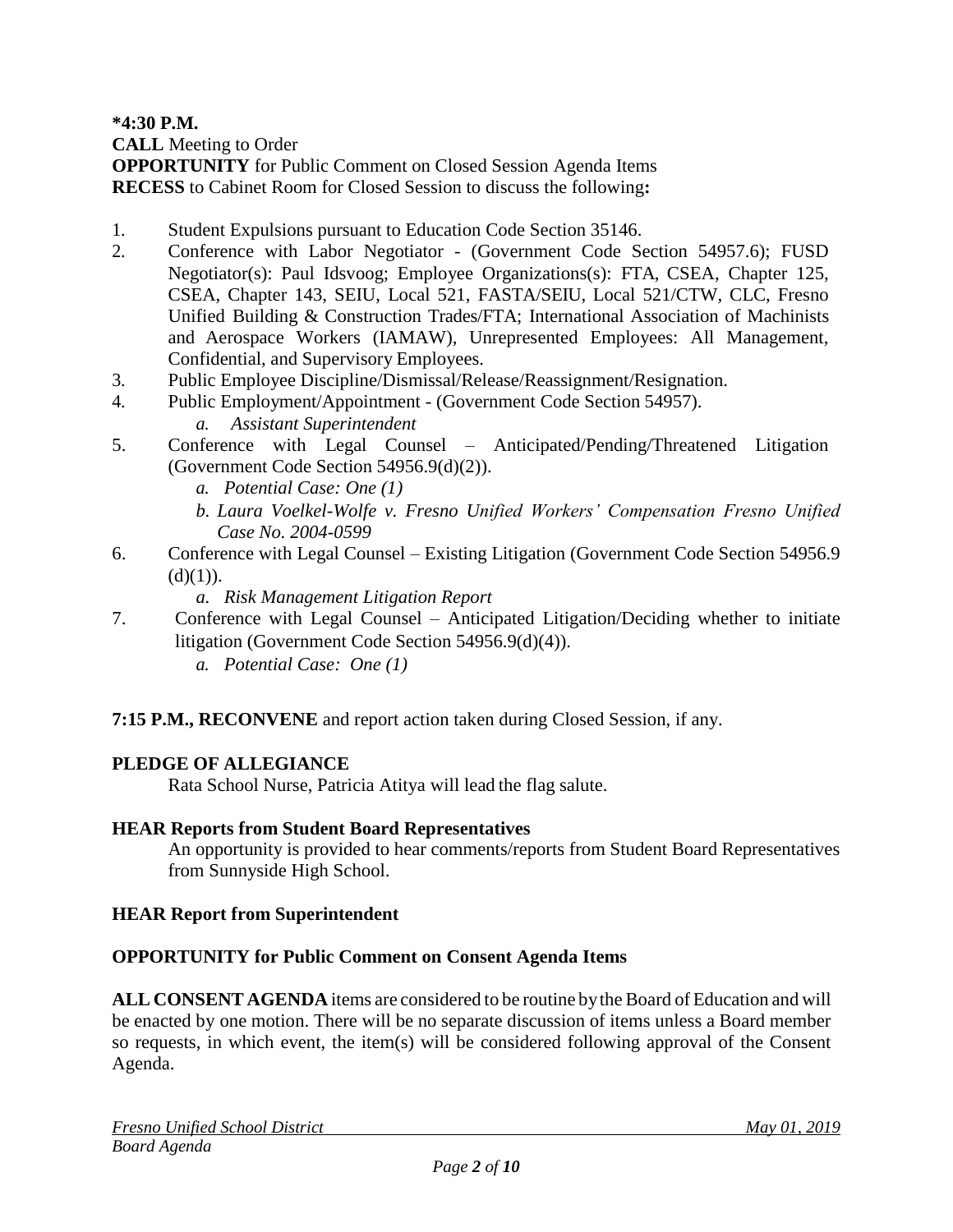# **A. CONSENT AGENDA**

## **A-1, APPROVE Personnel List**

Included in the Board binders is the Personnel List, Appendix A, as submitted. The Superintendent recommends approval. Contact person: Paul Idsvoog, telephone 457-3548.

#### **A-2, ADOPT Findings of Fact and Recommendations of District Administrative Board**

The Board of Education received and considered the Findings of Fact and Recommendations of District Administrative Panels resulting from hearings on expulsion and readmittance cases conducted during the period since the April 10, 2019 Regular Board Meeting. The Superintendent recommends adoption. Contact person: Kim Mecum, telephone 457-3731.

### **A-3, APPROVE Minutes from Prior Meeting**

Included in the Board binders are the draft minutes for the March 20, 2019 and April 3, 2019 Regular Board Meetings. The Superintendent recommends approval. Contact person: Robert G. Nelson, telephone 457-3884.

## **A-4, ADOPT Resolution Proclaiming April 2019 as Remembrance of the Existence of the Armenian Genocide**

ADOPT Resolution Proclaiming April 2019 as Remembrance of the Existence of the Armenian Genocide Included in the Board binders is a resolution proclaiming the month of April 2019 as Remembrance of the Existence of the Armenian Genocide – as remembrance of those forever affected by the Armenian Genocide – and urges our schools and individual citizens to never forget these crimes against humanity. The Superintendent recommends adoption. Contact person: David Chavez, telephone 457- 3566.

### **A-5, ADOPT Resolution Proclaiming May 8, 2019 as National School Nurse Day**

Included in the Board binders is a Proclamation declaring May 8, 2019 as National School Nurse Day. National School Nurse Day is a time to celebrate the nursing profession and the specialty of school nursing. The Board of Education of Fresno Unified officially declares May 8, 2019 as National School Nurse Day and recognizes the unique contributions of our school nurses to the health and well-being of our children. The Superintendent recommends adoption. Contact person: David Chavez, telephone 457- 3566.

### **A-6, ADOPT Resolution Proclaiming May 2019 Better Hearing and Speech Month**

Included in the Board binders is a resolution recognizing May 2019 as Better Hearing and Speech Month. Fresno Unified School District urges all schools and individual citizens to participate in Better Hearing and Speech Month in order to become better educated and join together in raising awareness and knowledge of communication disorders. The Superintendent recommends adoption. Fiscal impact: There is no fiscal impact to the district. Contact person Kim Mecum, telephone 457-3731.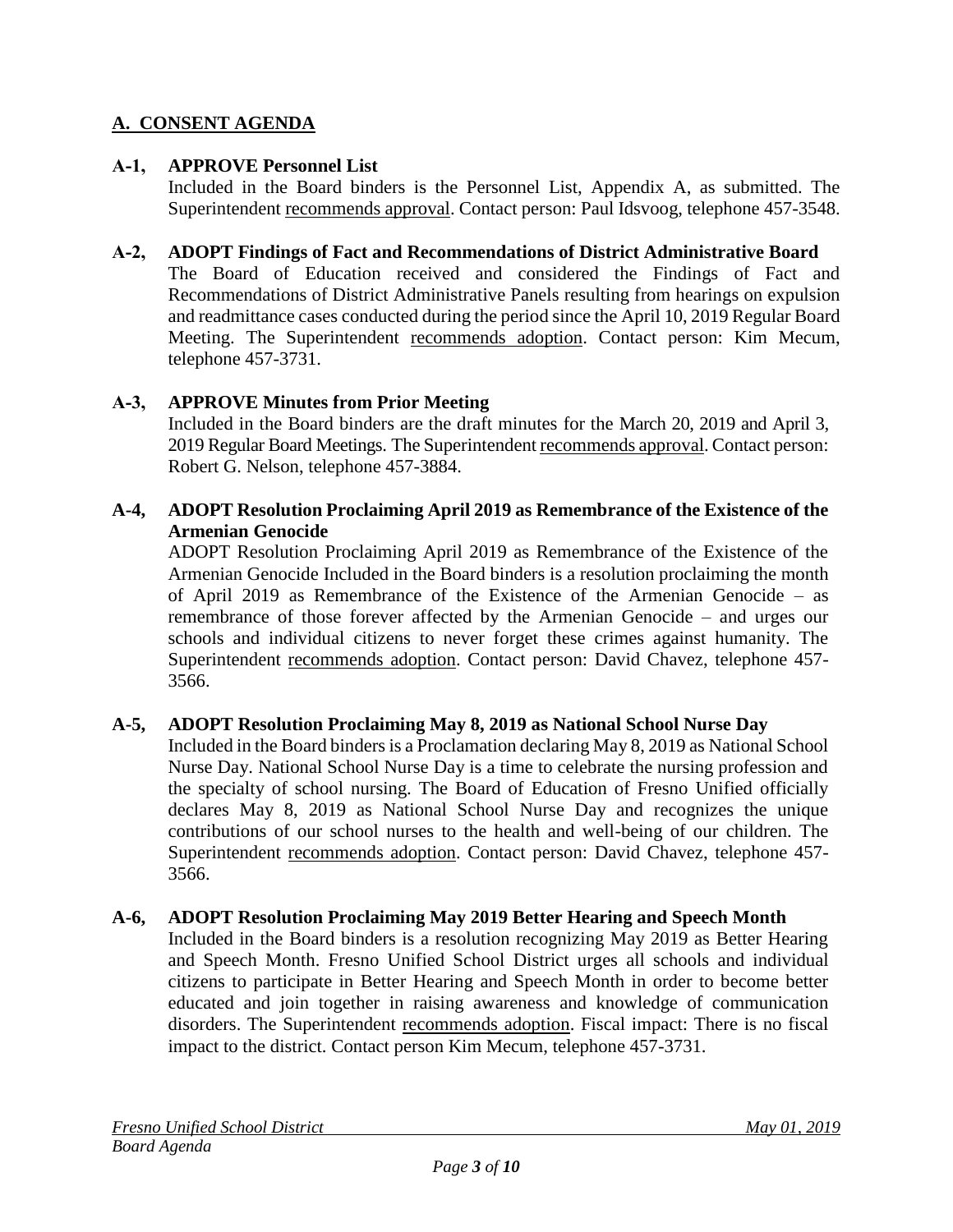## **A-7, APPROVE Independent Contractor Services Agreement with the Regents of the University of California, Merced**

Included in the Board binders is an Independent Contract Services Agreement with the Regents of the University of California (UC), Merced, for the purpose of attending the Willie Lewis Brown, Jr. Youth Academy Leadership Camp in conjunction with the Fresno Unified School District African American Student Leadership Academy at UC Merced June 10-14, 2019. The camp is designed to provide African American students exposure to the UC system, and to provide leadership opportunities, academic skill development, and experiential learning opportunities at Yosemite National Park. All 17 middle schools will have students in attendance. The Superintendent recommends approval. Fiscal impact: Sufficient funds are available in the Goal 2 annual budget. Total cost not to exceed \$30,000. Contact person: Kim Mecum, telephone 457-3731.

#### **A-8, APPROVE Award of Bid 19-29, McLane High School Installation of Stadium Turf and Infrastructure for Portable Restrooms**

Included in the Board Binders is information on Bid 19-29, to install district-supplied synthetic turf to replace the natural turf at McLane High School Stadium. The project also includes infrastructure and utilities hook-up for two new district supplied portable restrooms for the Stadium, for improved accessibility. Pending approval of this recommendation, the district will purchase \$787,500 in synthetic turf (AstroTurf) utilizing a Board-approved piggyback contract.

Two portable accessible restroom buildings have also been purchased, at a cost of \$250,000, utilizing a Board-approved piggyback contract. Therefore, the total cost of the Stadium improvements project is \$2,764,784. McLane Stadium was selected to pilot synthetic turf due to the school's inability to accommodate all activities on the minimal upper field space.

Staff recommends award for installation only to the lowest responsive, responsible bidder:

Todd D. Phillips, Inc. dba Buildings Unlimited (Madera, California) \$1,727,284

The Superintendent recommends approval. Fiscal impact: The recommended bid award of \$1,727,284 is available in the Measure X Fund. The total Measure X project cost, including the synthetic turf and portable accessible restrooms, is \$2,764,784. Contact person, Karin Temple, telephone 457-3134.

## **A-9, APPROVE Award of Bid 19-31 Sections A-C, Lighting Improvements at Various Schools - Phase 2 (Birney, Burroughs, Centennial, Ginsburg, Holland, Jefferson, King, Kings Canyon, Pyle, Turner and Vinland)**

Included in the Board binders is information on Bid 19-31 Sections A, B and C to retrofit existing lighting fixtures with district supplied energy efficient LED lighting fixtures and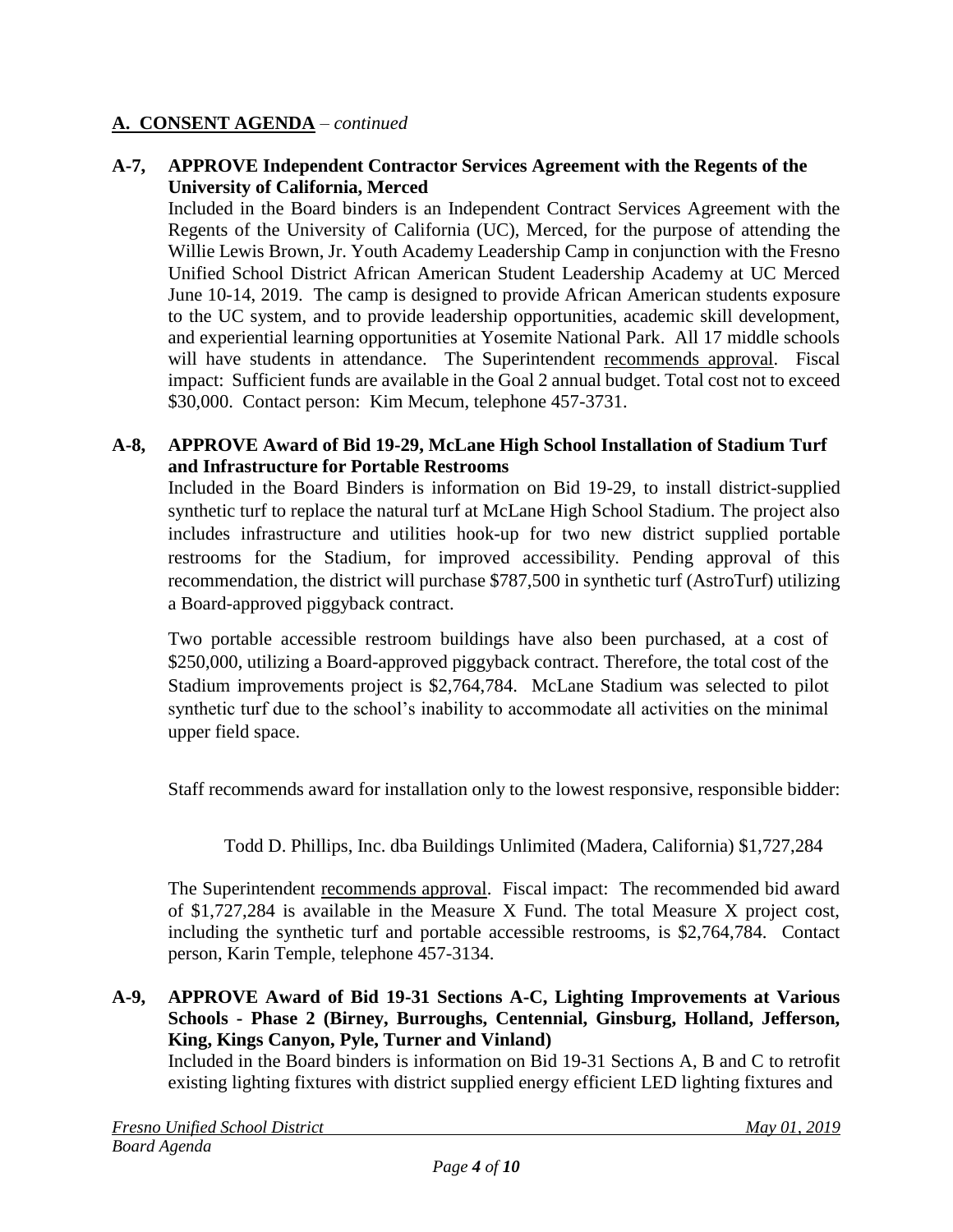controls at eleven schools: Birney, Burroughs, Centennial, Ginsburg, Holland, Jefferson, King, Kings Canyon, Pyle, Turner and Vinland. This is the second of three phases of energy efficiency projects utilizing funding from the California Clean Energy Jobs Act (Proposition 39).

Staff recommends award for installation only to the lowest responsive, responsible bidders:

| Section A        | Vitality Construction Inc. | (Sacramento, CA) | \$130,755 |
|------------------|----------------------------|------------------|-----------|
| <b>Section B</b> | Clear Blue Energy Corp.    | (San Diego, CA)  | \$215,975 |
| Section C        | Clear Blue Energy Corp.    | (San Diego, CA)  | \$139,650 |

The Superintendent recommends approval. Fiscal impact: The recommended bid award of \$486,380 is available in the California Clean Energy Jobs Act (Proposition 39) budget. The total project cost, including the lighting materials previously purchased, is \$1,528,807. Contact person: Karin Temple, telephone 457-3134.

#### **A-10, Approve Award of Bid 19-32 Phase 3B, Installation of District Video Security System at Elementary Schools (Calwa, Fremont, Holland, Lane, Mayfair, Norseman, Powers-Ginsburg and Storey)**

Included in the Board Binders is information on Bid 19-32 Phase 3B, to provide high definition video security systems at eight elementary schools: Calwa, Fremont, Holland, Lane, Mayfair, Norseman, Powers-Ginsburg and Storey. The project includes installing low voltage wiring and electrical power connections and mounting district supplied video security equipment. This is the sixth of eight phases of the project to provide enhanced security systems to all elementary schools. All phases are planned to be completed by the start of school in August 2019.

Staff recommends award for installation only to the lowest responsive, responsible bidder:

Sections 1 & 2: Kertel Communications, Inc. dba Sebastian (Fresno, California) \$307,355

The Superintendent recommends approval. Fiscal impact: The recommended bid award of \$307,355 is available in the Measure X Fund. The total Measure X project cost, including the security system materials previously purchased, is \$409,572. Contact person: Karin Temple, telephone 457-3134.

## **A-11, APPROVE Award of Bid 19-34, Fresno High School Gymnasium Thermoplastic PVC Re-Roof**

Included in the Board binders is information on Bid 19-34, to install approximately 15,000 square feet of thermoplastic PVC (polyvinyl chloride) single-ply roofing material to the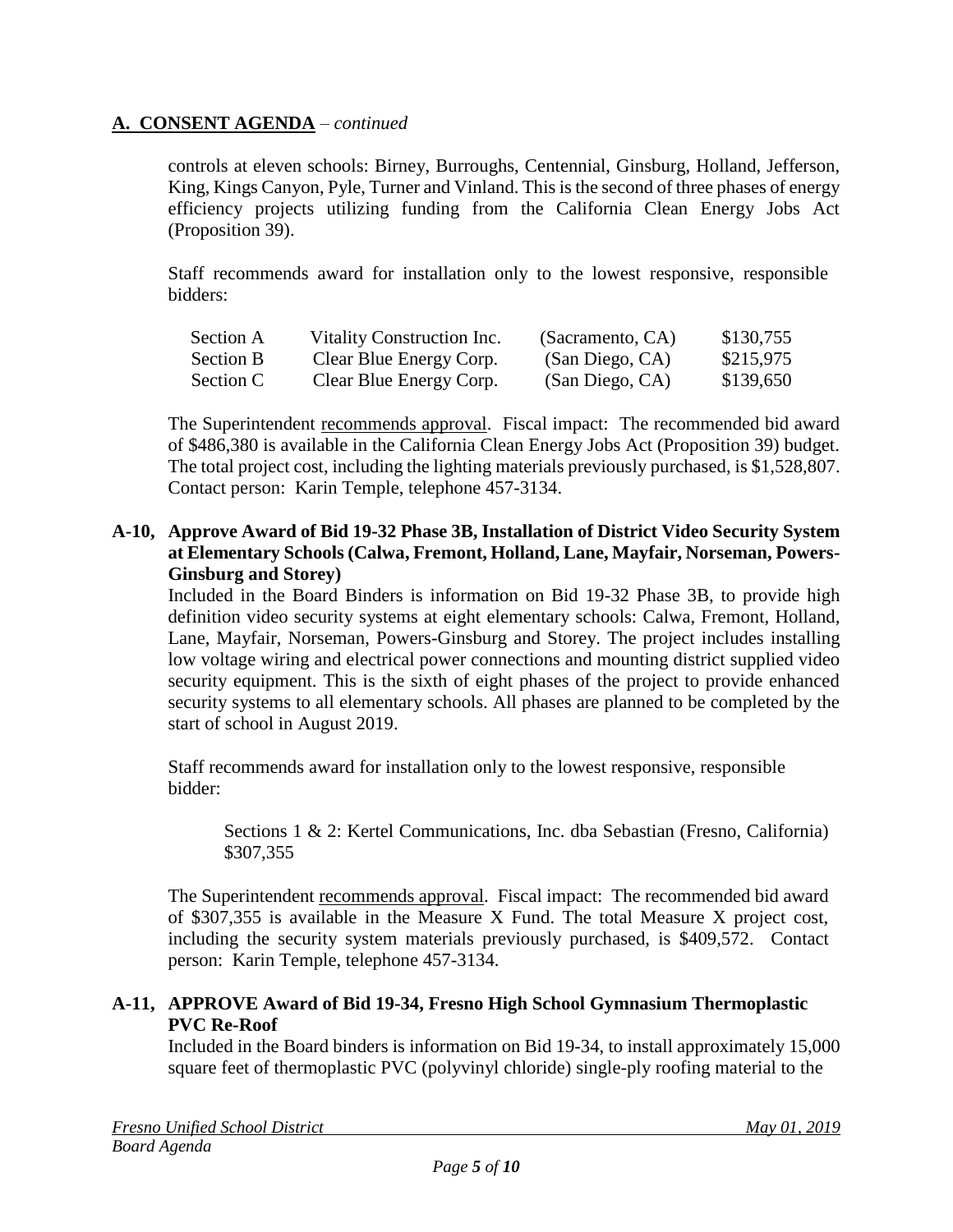existing built-up gym roof. PVC is a tough, lightweight material that is durable, fairly rigid and versatile. This roofing project was contemplated in the previous scope of work on the roof in Fall 2018, and completes the gym roof renovation. Staff recommends award to the lowest responsive, responsible bidder:

Midstate Sheetmetal, Inc. (Bakersfield, California) \$106,500

The Superintendent recommends approval. Fiscal impact: \$106,500 is available in the Measure X Fund. Contact person: Karin Temple, telephone 457-3134.

## **A-12, APPROVE Award of Bid 19-36, Fresno High School Locker Room and Weight Room HVAC Improvements**

Included in the Board binders is information on Bid 19-36, to provide air conditioning in the coach's office and former wrestling room (now weight room) at Fresno High, and new make-up air units to replace aging equipment in the girls and boys locker rooms. The improvements will provide a more comfortable environment and increase energy efficiency. This work complements the previous project to provide air conditioning to the Fresno High gym. Staff recommends award to the lowest responsive, responsible bidder:

American Incorporated (Visalia, California) \$767,700

The Superintendent recommends approval. Fiscal impact: \$767,700 is available in the Measure X Fund. Contact person: Karin Temple, telephone 457-3134.

## **A-13, APPROVE Award of Bid 19-37 Section A and B, Public Address Equipment and Video Security Equipment**

Included in the Board binders is information on Bid 19-37, to establish fixed unit pricing for equipment to be installed to improve public address systems (Section A, CareHawk) and video security systems (Section B, Clinton) at district schools. The CareHawk public address system enhances safety and security by enabling operation of public address, intercom, bell scheduling and district-wide emergency alert notifications from a school, district dispatch center, or other remote stations. Systems are updated as projects are identified based on a combination of factors including age of equipment, projected imminent failure, work order history, inability to obtain replacement parts, and planned modernization projects. The bid is for one-year term price agreements, with two one-year renewals. Staff recommends award to the lowest responsive, responsible bidders:

Section A (CareHawk): Cable Links Construction (Fresno, CA) \$115,961 (annual est.) Section B (Clinton): Surveillance Systems Inc. (Rocklin, CA) \$100,343 (annual est.)

The Superintendent recommends approval. Fiscal impact: \$216,304 is available in the Measure X Fund. Contact person: Karin Temple, telephone 457-3134.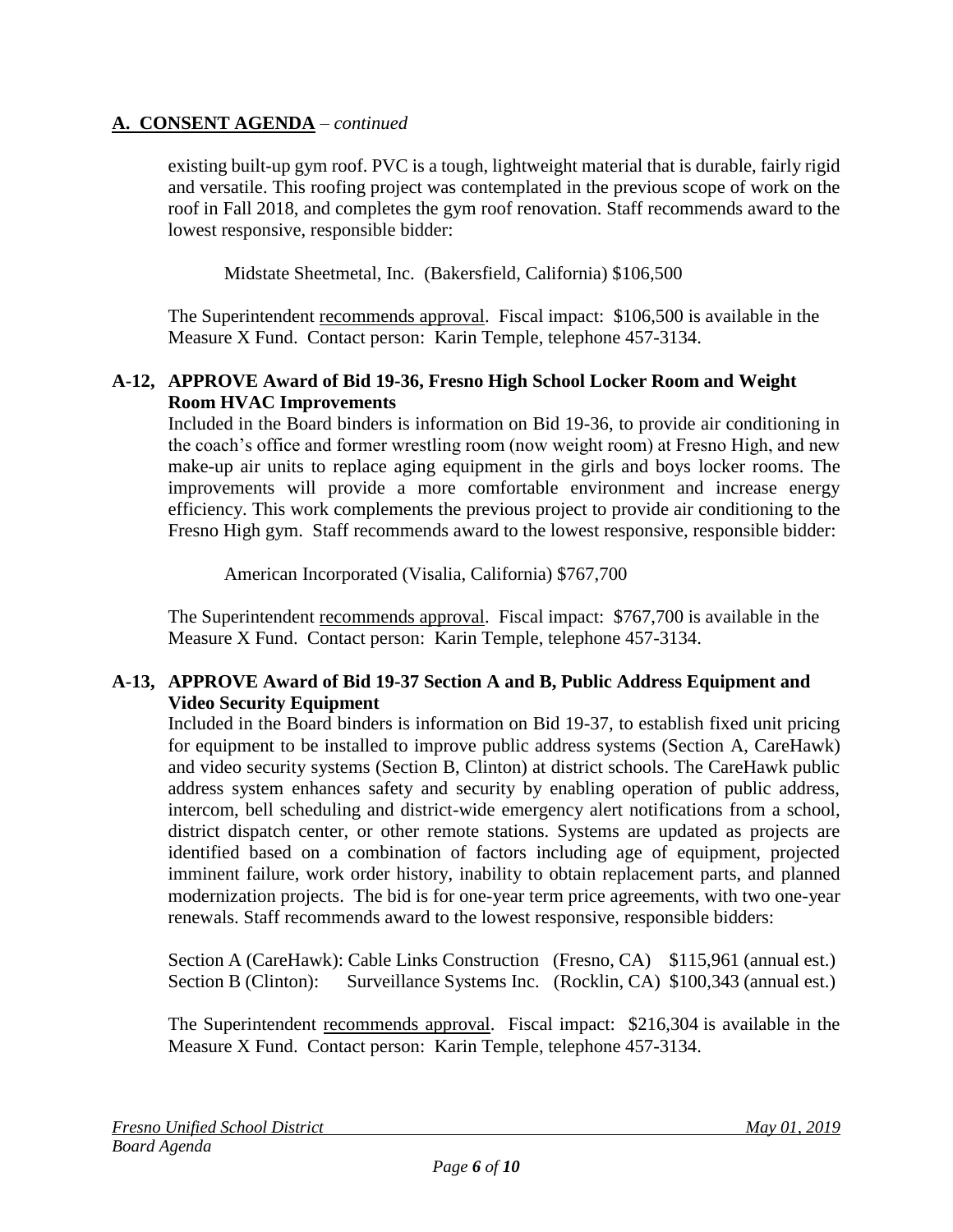### **A-14, APPROVE Appointments to Citizens' Bond Oversight Committee**

It is recommended the Board approve the appointment of two members to the Citizens' Bond Oversight Committee (CBOC) nominated by Board Member Major Slatic: Mike Karbassi and Michael Kelly. The role of the CBOC, which meets quarterly, is to ensure bond proceeds are expended only for the purposes set forth in the Measure Q and Measure X ballot measures. The CBOC nominees live within Fresno Unified and neither is a vendor, contractor, consultant, employee or official of the district. The Superintendent recommends approval. Fiscal impact: There is no fiscal impact to the district. Contact person: Karin Temple, telephone 457-3134.

#### **A-15, RATIFY Change Orders for the Projects Listed Below**

Included in the Board binders is information on Change Orders for the following projects:

| Bid 18-24 Sections D-E, Kratt Elementary School and Tenaya Middle School Water<br><b>Conservation and Irrigation Improvements</b>         |     |         |
|-------------------------------------------------------------------------------------------------------------------------------------------|-----|---------|
| Change Order(s) presented for ratification:                                                                                               | \$  | 38,009  |
| Bid 18-38 Sections B-C, Columbia, Kirk, Robinson and Thomas Elementary Schools<br><b>Portable Classroom Relocation and Infrastructure</b> |     |         |
| Change Order(s) presented for ratification:                                                                                               | \$. | 26,527  |
| <b>Bid 18-41, Section B, Roosevelt High School Athletic Field Improvements</b>                                                            |     |         |
| Change order(s) presented for ratification:                                                                                               |     | 132,724 |
| <b>Bid 18-42, McLane High School Quad Improvements</b>                                                                                    |     |         |
| Change Order(s) presented for ratification:                                                                                               |     | 14,583  |

The Superintendent recommends ratification. Fiscal impact: \$185,316 is available in the Measure X Fund for Bids 18-24, 18-41 and 18-42; \$26,527 is available in the General Fund for Bid 18-38. Contact person: Karin Temple, telephone 457-3134.

#### **A-16, RATIFY the Filing of Notices of Completion**

Included in the Board binders are Notices of Completion for the following projects, which have been completed according to plans and specifications.

Bid 18-24 Sections D-E, Water Conservation and Irrigation Improvements at Kratt Elementary School and Tenaya Middle School

Bid 18-38 Sections B-C, Columbia, Kirk, Robinson and Thomas Elementary Schools Portable Classroom Relocation and Infrastructure

The Superintendent recommends ratification. Fiscal impact: Retention funds are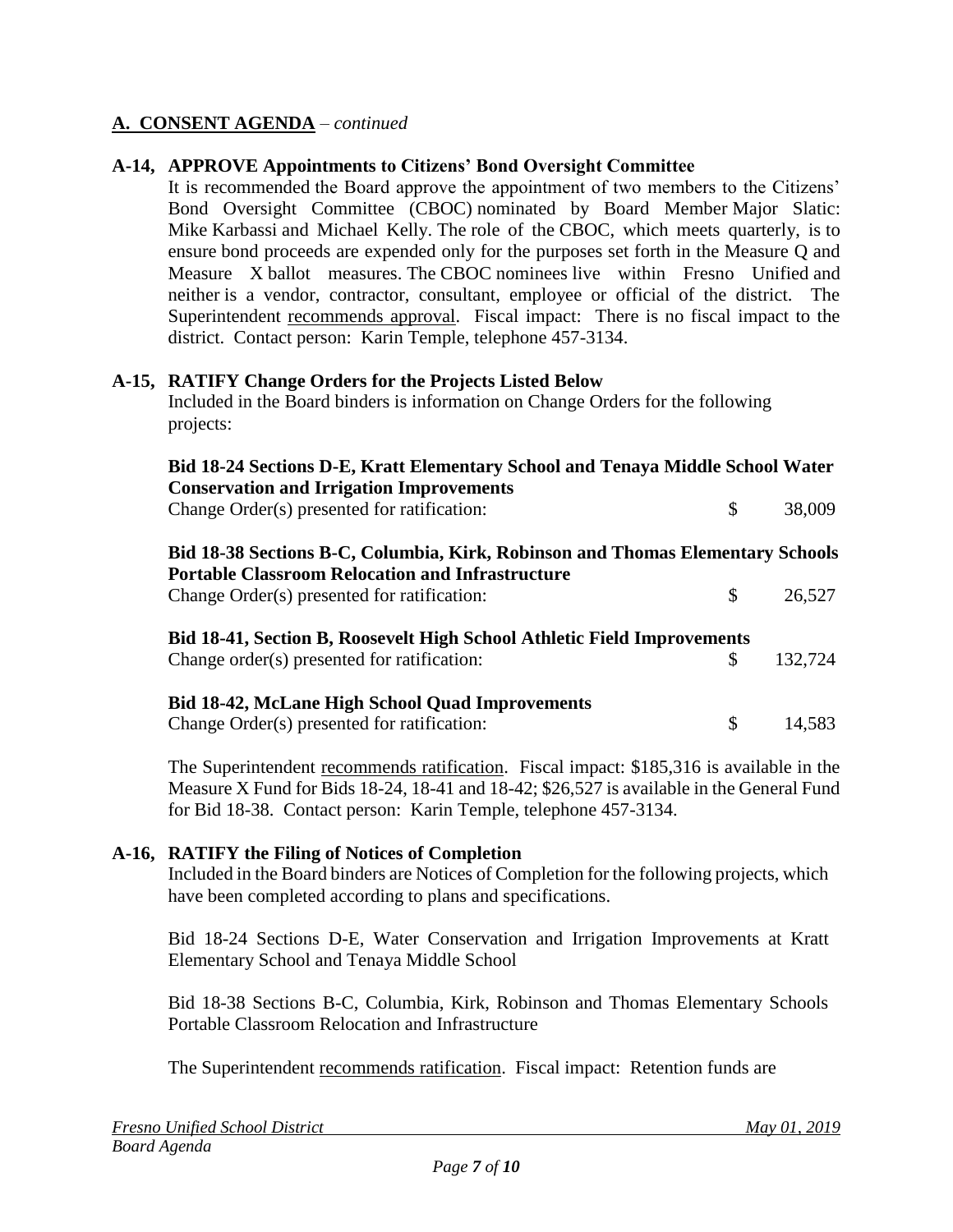released in accordance with contract terms and California statutes. Contact person: Karin Temple, telephone 457-3134.

### **END OF CONSENT AGENDA (ROLL CALL VOTE)**

## **UNSCHEDULED ORAL COMMUNICATIONS**

Individuals who wish to address the Board on topics within the Board's subject matter jurisdiction, but **not** listed on this agenda may do so at this time. If you wish to address the Board on a specific item that is listed on the agenda, you should do so when that specific item is called.

While all time limitations are at the discretion of the Board President, generally members of the public will be limited to a maximum of three (3) minutes per speaker for a total of thirty (30) minutes of public comment as designated on this agenda. Any individual who has not had an opportunity to address the Board during this initial thirty (30) minute period may do so at the end of the meeting after the Board has addressed all remaining items on this agenda. Without taking action and only as expressly permitted by Board Bylaw 9323, Board members may ask questions, make brief announcements, or provide a brief response to statements presented by the public about topics raised in unscheduled oral communications. Board members must be recognized by the President in order to speak and will generally be limited to no more than one (1) minute each for this purpose. The Board President shall have the discretion to further limit Board members' opportunity to speak on topics raised in unscheduled oral communications to ensure the orderly and efficient conduct of District business.

Members of the public with questions on school district issues may submit them in writing. The Board will automatically refer to the Superintendent any formal requests that are brought before them at this time. The appropriate staff member will furnish answers to questions.

### **B. CONFERENCE/DISCUSSION AGENDA**

### **7:45 P.M.**

### **B-17, PRESENT and DISCUSS the 2019/20 Strategic Budget Development**

The 2019/20 Governor's Proposed Budget was released on January 10, 2019. The Board of Education has discussed the Governor's proposal and the potential impacts on Fresno Unified, as well as the strategic budget development process, at the following Board of Education meetings:

- January 16, 2019 March 6, 2019
- January 30, 2019 March 20, 2019
- February 13, 2019 April 3, 2019
- February 27, 2019 April 10, 2019
- 
- 
- -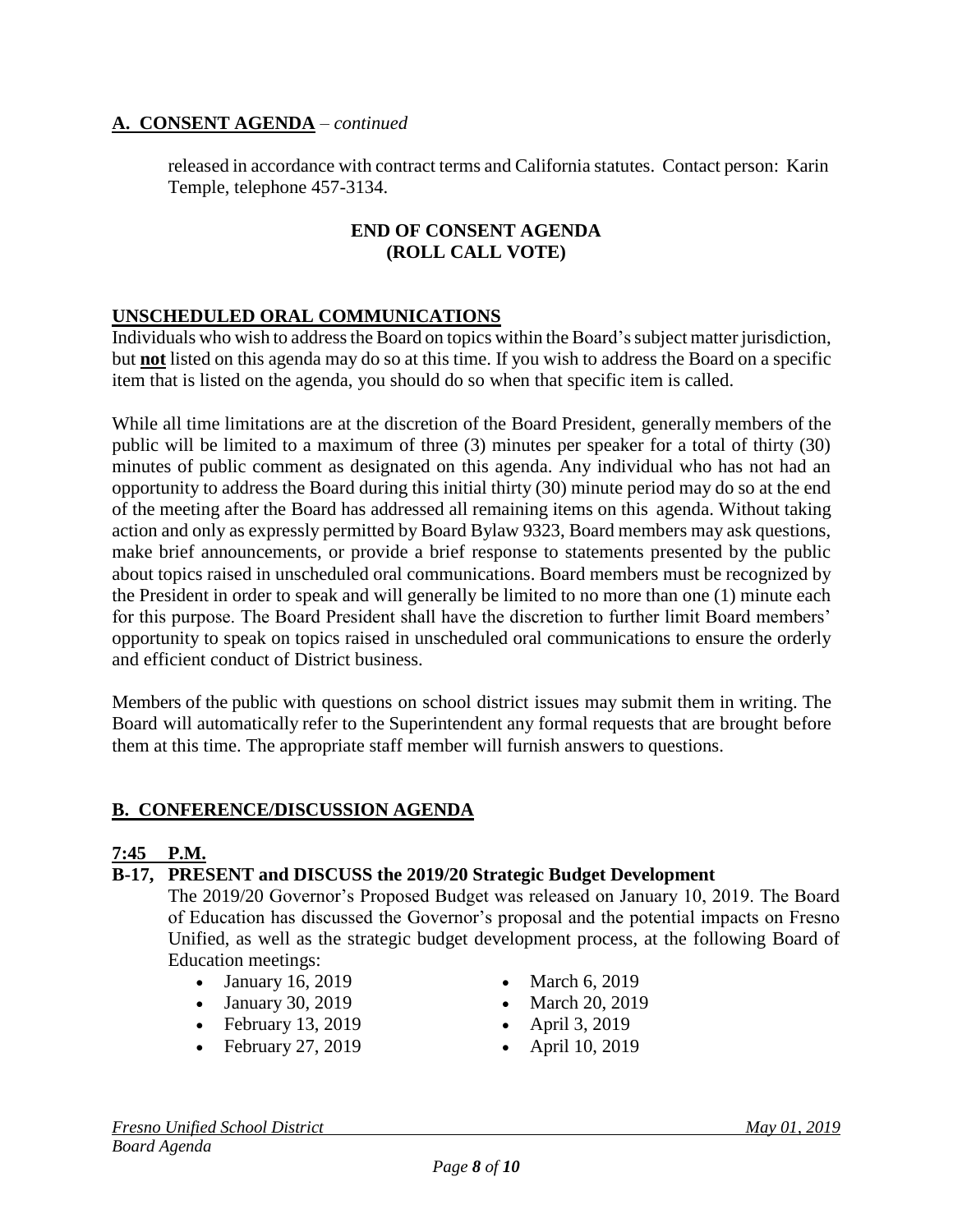## **B. CONFERENCE/DISCUSSION AGENDA** – *continued*

On May 1, 2019, staff and the Board will continue budget development discussions. Fiscal impact: Not available at this time. Contact person: Ruth F. Quinto, telephone 457-6226.

# **8:15 P.M.**

**B-18, CONDUCT Public Hearing Regarding Preliminary Environmental Assessment for the District-owned Parcel located at East Church Avenue and South Orangewood Drive in Fresno, California, Related to the Recommended Relocation of the Phoenix Secondary Academy Campus**

The Board is requested to conduct a public hearing regarding the draft Preliminary Environmental Assessment (PEA) related to the district-owned 5-acre parcel at the southeast corner of Church Avenue and Orangewood Drive (east of Peach Avenue), the Executive Summary of which is included in the Board binders. This is the recommended location for the new master-planned modular campus for Phoenix Secondary Academy, the district's secondary community day program. Conducting the public hearing does not commit the district to constructing a project at the site, but is required should a project be implemented in the future, pending Board approval. Education Code requires the district to make the PEA available for public review, conduct a public hearing, and accept the PEA before the State Department of Toxic Substances Control (DTSC) makes a final determination on the PEA. Fiscal impact: The public hearing has no fiscal impact. Contact person: Karin Temple, telephone 457-3134.

## **8:20 P.M.**

**B-19, CONDUCT Public Hearing Regarding Preliminary Environmental Assessment for the District-owned Parcel located at East Ventura Avenue and South 10th Street in Fresno, California, Related to the Potential Educational and Administrative Site** The Board is requested to conduct a public hearing regarding the draft Preliminary Environmental Assessment (PEA) related to the district-owned 12.8-acre parcel at the southwest corner of Ventura Avenue and 10th Street, the Executive Summary of which is included in the Board binders. The site has been identified for a new campus to house multiple programs and administrative functions. Conducting the public hearing does not commit the district to constructing a project at the site, but is required should a project be implemented in the future, pending Board approval. Education Code requires the district to make the PEA available for public review, conduct a public hearing, and accept the PEA before the State Department of Toxic Substances Control (DTSC) makes a final determination on the PEA. Fiscal impact: The public hearing has no fiscal impact. Contact person: Karin Temple, telephone 457-3134.